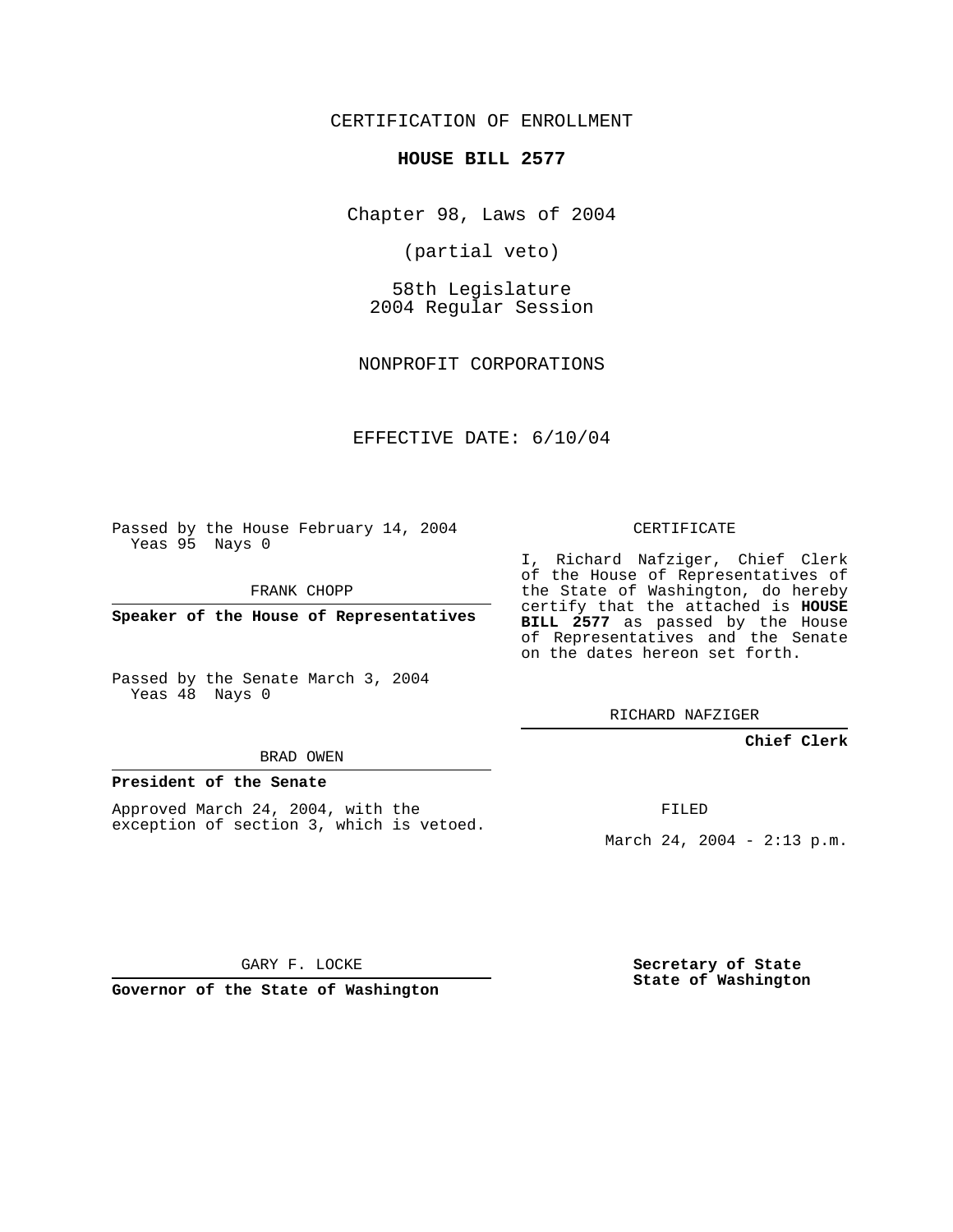## **HOUSE BILL 2577** \_\_\_\_\_\_\_\_\_\_\_\_\_\_\_\_\_\_\_\_\_\_\_\_\_\_\_\_\_\_\_\_\_\_\_\_\_\_\_\_\_\_\_\_\_

\_\_\_\_\_\_\_\_\_\_\_\_\_\_\_\_\_\_\_\_\_\_\_\_\_\_\_\_\_\_\_\_\_\_\_\_\_\_\_\_\_\_\_\_\_

Passed Legislature - 2004 Regular Session

## **State of Washington 58th Legislature 2004 Regular Session**

**By** Representatives Linville, Carrell, Kirby, Newhouse, Lovick, Campbell, McMahan, Moeller and Flannigan

Read first time 01/16/2004. Referred to Committee on Judiciary.

 1 AN ACT Relating to nonprofit corporations; and amending RCW 2 24.03.065, 24.03.075, and 24.03.465.

3 BE IT ENACTED BY THE LEGISLATURE OF THE STATE OF WASHINGTON:

 4 **Sec. 1.** RCW 24.03.065 and 1986 c 240 s 12 are each amended to read 5 as follows:

 (1) A corporation may have one or more classes of members or may have no members. If the corporation has one or more classes of 8 members, the designation of ((such)) the class or classes, the manner of election or appointment and the qualifications and rights of the 10 members of each class  $((\frac{shalt}{})$  must be set forth in the articles of incorporation or the bylaws. Unless otherwise specified in the articles of incorporation or the bylaws, an individual, domestic or foreign profit or nonprofit corporation, a general or limited partnership, an association or other entity may be a member of a 15 corporation. If the corporation has no members, that fact  $((shalt))$ 16 must be set forth in the articles of incorporation or the bylaws. A corporation may issue certificates evidencing membership therein.

18 (2) A corporation may have one or more member committees. The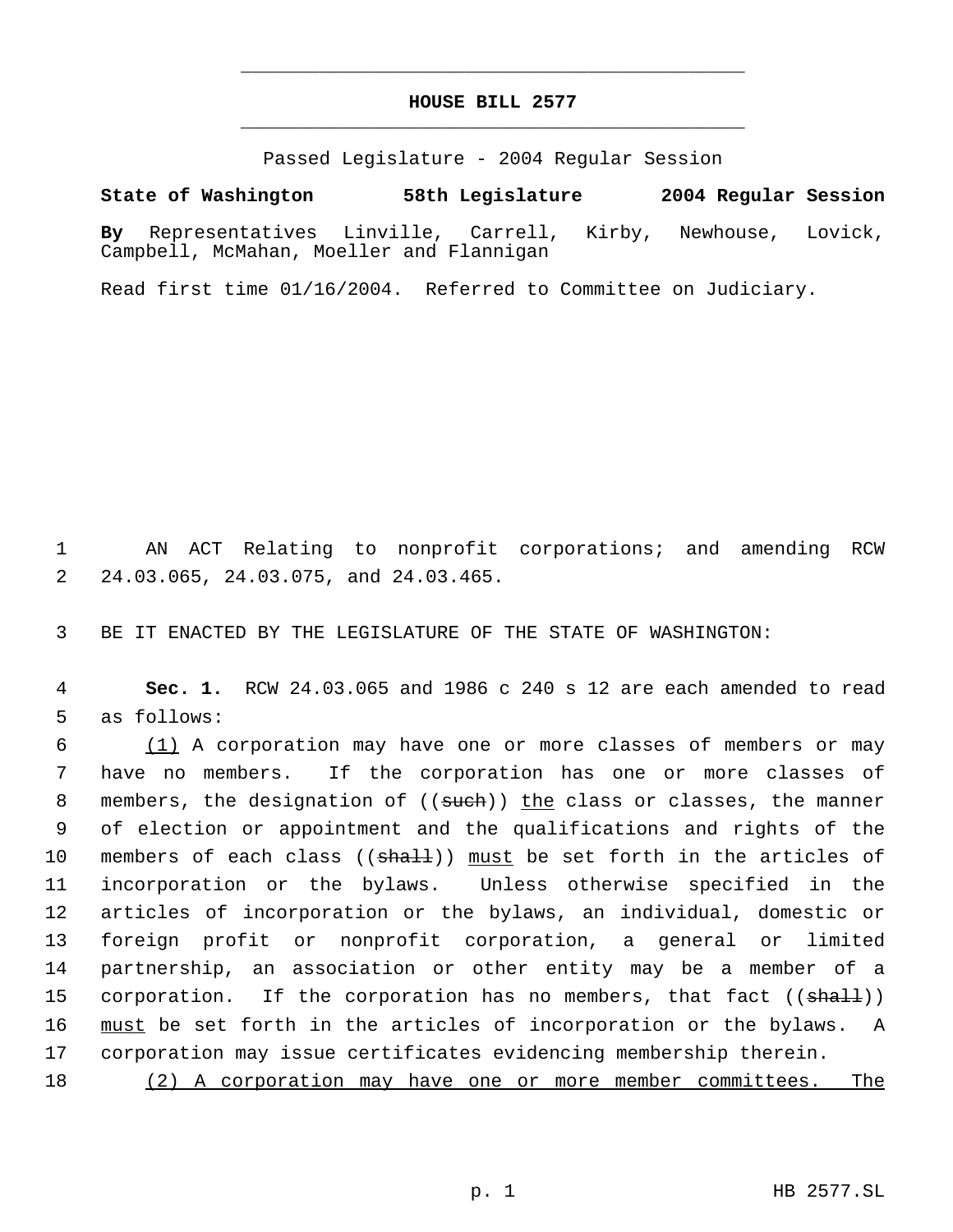1 creation, makeup, authority, and operating procedures of any member

2 committee or committees must be addressed in the corporation's articles

3 of incorporation or bylaws.

 4 **Sec. 2.** RCW 24.03.075 and 1986 c 240 s 14 are each amended to read 5 as follows:

 6 Meetings of members and committees of members may be held at such 7 place, either within or without this state, as ((may be)) stated in or 8 fixed in accordance with the bylaws. In the absence of any such 9 provision, all meetings ((shall)) must be held at the registered office 10 of the corporation in this state.

11 An annual meeting of the members ((shall)) must be held at ((such)) 12 the time ((as may be)) stated in or fixed in accordance with the 13 bylaws. Failure to hold the annual meeting at the designated time 14 ((shall)) does not work a forfeiture or dissolution of the corporation. 15 Special meetings of the members may be called by the president or 16 by the board of directors. Special meetings of the members may also be 17 called by ((such)) other officers or persons or number or proportion of 18 members as ((may be)) provided in the articles of incorporation or the 19 bylaws. In the absence of a provision fixing the number or proportion 20 of members entitled to call a meeting, a special meeting of members may 21 be called by members having one-twentieth of the votes entitled to be 22 cast at  $((such))$  the meeting.

23 Except as ((may be)) otherwise restricted by the articles of 24 incorporation or the bylaws, members and any committee of members of 25 the corporation may participate in a meeting ((of members)) by ((means 26  $ef-a$ ) conference telephone or similar communications equipment ((by 27 means of which)) so that all persons participating in the meeting can 28 hear each other at the same time  $((and))$ . Participation by  $((such)$ 29 means shall)) that method constitutes presence in person at a meeting.

# 30 *\*Sec. 3. RCW 24.03.465 and 1967 c 235 s 94 are each amended to read* 31 *as follows:*

 *(1) Any action required by this chapter to be taken at a meeting of the members or ((directors of a corporation)) a committee of members, or any action ((which)) that may be taken at a meeting of the members or ((directors)) a committee of the members under a corporation's articles of incorporation or bylaws, may be taken without a meeting,*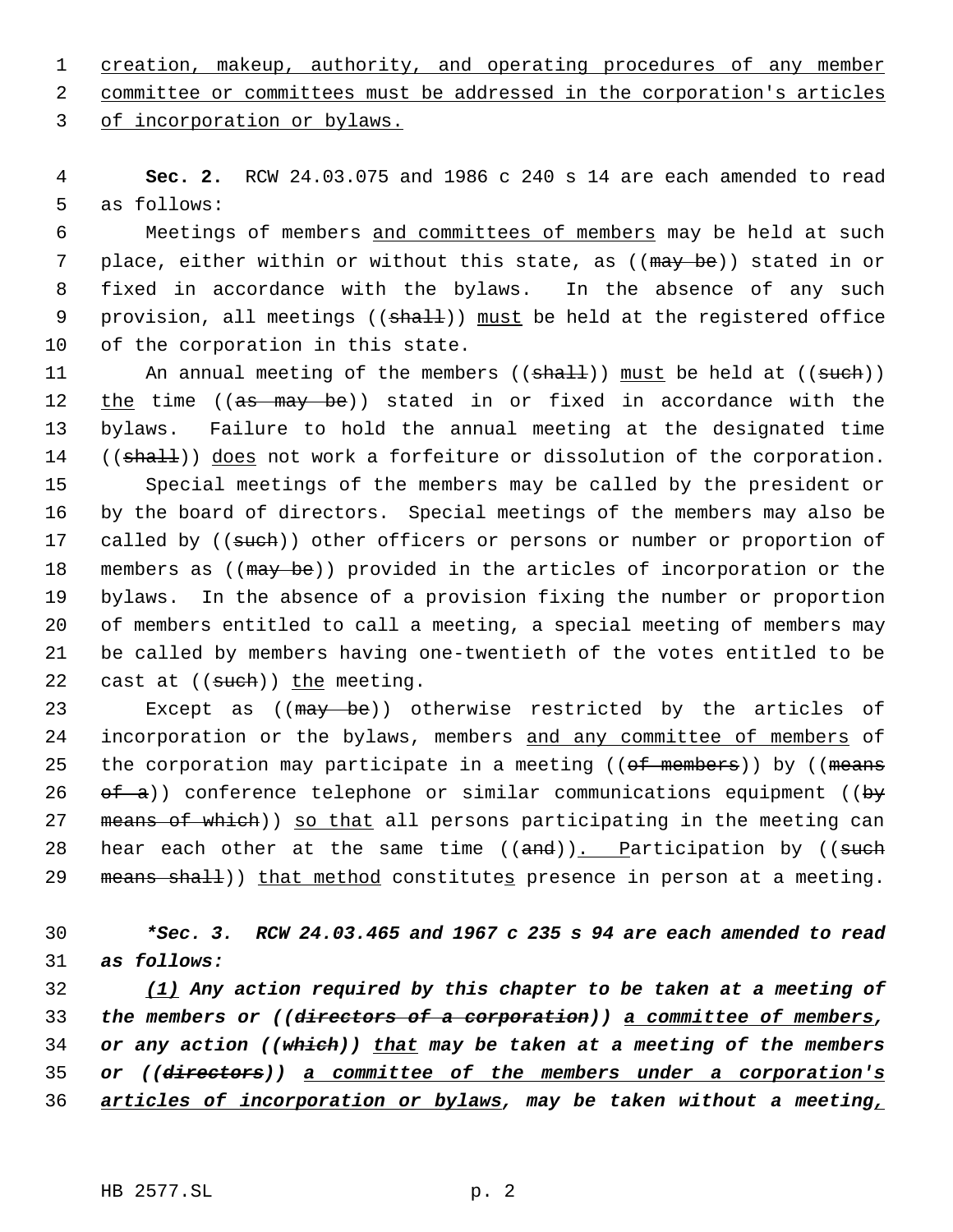*except as otherwise restricted by the articles of incorporation or bylaws, if a consent in ((writing)) the form of a record, setting forth the action ((so)) taken, ((shall be signed by all)) is executed by a majority of the members or committee of members entitled to vote with respect to the subject matter ((thereof, or all of the directors, as the case may be)).*

 *((Such)) The consent ((shall have)) has the same ((force and)) effect as a ((unanimous)) majority vote, and may be so stated ((as such)) in any articles or document filed with the secretary of state under this chapter.*

- 11 *(2) Any action required by this chapter to be taken at a meeting of* 12 *the directors of a corporation, or any action that may be taken at a* 13 *meeting of the directors, may be taken without a meeting if a consent* 14 *in the form of a record, setting forth the action taken, is executed by* 15 *all of the directors entitled to vote with respect to the subject* 16 *matter. The consent has the same effect as a unanimous vote and may be*
- 17 *so stated in any articles or document filed with the secretary of state*

## 18 *under this chapter.*

*\*Sec. 3 was vetoed. See message at end of chapter.*

Passed by the House February 14, 2004. Passed by the Senate March 3, 2004. Approved by the Governor March 24, 2004, with the exception of certain items that were vetoed. Filed in Office of Secretary of State March 24, 2004.

Note: Governor's explanation of partial veto is as follows:

"I am returning herewith, without my approval as to section 3, House Bill No. 2577 entitled:

"AN ACT Relating to nonprofit corporations;"

This bill would allow a nonprofit corporation to provide in its articles of incorporation or its bylaws that one or more committees of members may handle duties assigned in the articles or bylaws. It further provides that committees of members may meet by teleconference or other electronic means.

Section 3 of House Bill No. 2577 would have amended RCW 24.03.465 to provide that unless restricted by articles or bylaws, members or committees of members could take action on a matter without a meeting if a majority of members, or committee members, consent. This authority is inconsistent with that provided to nonprofit corporations in section 39 of Engrossed Senate Bill No. 6188, which the Legislature also passed this session and which also amends RCW 24.03.465. Section 39 provides that an action "may be taken without a meeting if a consent in the form of a record, setting forth the action so taken, shall be executed by *all of the members* entitled to vote with respect to the subject matter thereof, or all of the directors, as the case may be." Substantively, these two sections differ on the important point of whether a "consent to action" by members of a nonprofit corporation requires affirmative action by a majority of members or by all members entitled to vote.